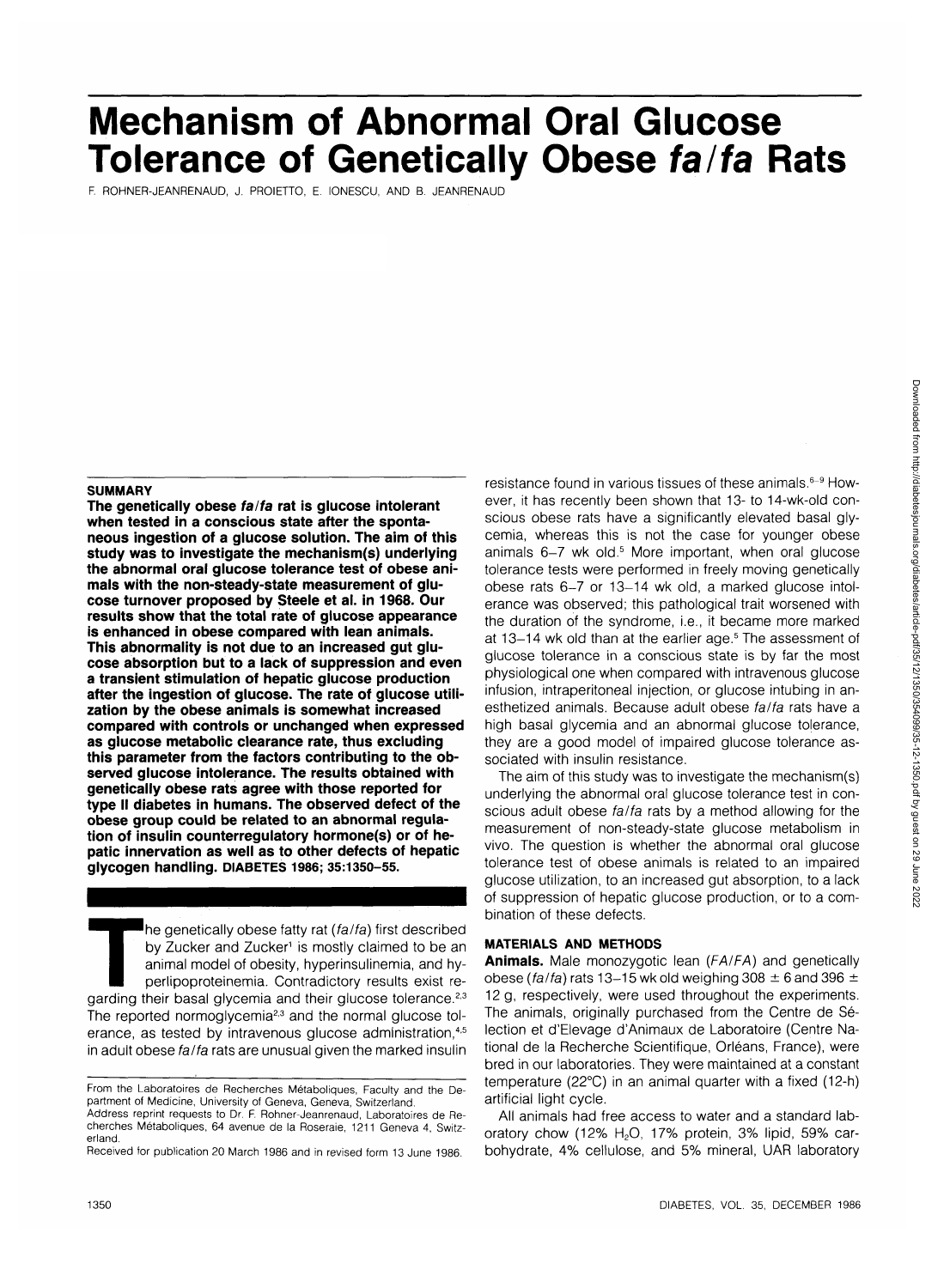

**FIG. 1. Plasma glucose and immunoreactive insulin (IRI) levels after oral glucose load in lean and obese Zucker (fa/fa) rats. Glucose load, 2 g/kg lean body wt presented at 60 min (arrow). Values are means ± SE of 18 lean and 9 obese rats. All intergroup differences were statistically significant at at least P < .05, except for plasma glucose levels at 100 min.**

chow, Epinay, Villemoisson, France). At 12 wk of age, the rats were implanted, under nembutal anesthesia (70 mg/kg body wt), with a heart catheter placed via the right jugular vein for blood sampling and with another catheter placed in the left jugular vein for tracer infusion. Both catheters were fixed on the skull with acrylic cement as previously described.<sup>10,11</sup> Before the experiments, the rats were allowed to recover from these surgical procedures for  $\sim$ 1 wk, at which time they had returned to their preoperative weights. The catheters were rinsed daily with 1 ml saline solution containing 25 U heparin and 20,000 U penicillin. After recovery, the rats were deprived of food and water for 6-7 h (0800 to 1400 or 1500 h), and on 2 successive days they were trained to drink 1 ml of a 60% glucose solution within 1 min. On the day of the experiment, 6-7 h after food and water removal, the catheters were rinsed and connected to the infusion and sampling pumps.

**Experimental design.** After a resting period of  $\sim$ 15-30 min, a baseline blood sample was taken (210  $\mu$ l, 1-min sampling,  $dead$  vol = half of vol withdrawn; Ismatec peristaltic pump ip 4, Zurich, Switzerland). A primed constant infusion of <sup>3</sup>H<sub>1</sub>3<sub>D</sub>-glucose (New England Nuclear, Boston, MA) then

commenced at 15  $\mu$ Ci/h by a peristaltic pump (Gilson Minipulse 2, Villiers, Lebel, France). The priming dose was given over the first 5 min; the infusion rate was five times the constant infusion rate (15  $\mu$ Ci/h, 1 ml/h) for the first 2 min (min 0-2), four times the rate for the second 2 min (min 2-4), and three times the rate for the 5th min (min 5). This allowed tracer equilibrium to be reached within 50 min. At min 50, blood samples (210  $\mu$ l, 1-min sampling, as before) were withdrawn every 5 min (min 50, 55, and 60) for measurement of glucose specific activity and plasma glucose and insulin levels. At min 60, the rats were presented with a dish containing 1 ml of 60% glucose labeled with [<sup>14</sup>C]1<sub>D</sub>-glucose (Amersham, Amersham, UK) (~2 g/kg lean body wt containing 30  $\mu$ Ci of  $[$ <sup>14</sup>C<sub>11</sub>D-glucose), which they drank within 1 min. Blood samples continued to be withdrawn every 5 min for 40 min, up to min 100. At the end of the experiments, three 5-min samples were taken to accurately measure the delivery rate of [<sup>3</sup> H]3D-glucose, and aliquots of the 60% [ 14C]iD-glucose solution were taken for precise measurement of specific activity. The total amount of blood taken was 2.5 ml over 1 h, which has been shown to alter neither the basal glycemia nor the hematocrit.

**Analytical procedures.** Glucose was measured with a Beckman glucose analyzer 2 (Beckman, Palo Alto, CA). Plasma insulin concentrations were measured by radioimmunoassay with dextran-coated charcoal separation of the bound and free fractions.<sup>12</sup> For determination of [3H]3D-glucose and  $[$ <sup>14</sup>C]1<sub>D</sub>-glucose specific activities, 30  $\mu$ l of plasma were deproteinized in duplicate by 60  $\mu$ l of ZnSO<sub>4</sub> (0.3 M) and 60  $\mu$ l of Ba(OH)<sub>2</sub> (0.3 M); 100  $\mu$ l of the supernatant were passed through an ion-exchange resin (Bio-Rad Ag-2X8, Bio-Rad, Richmond, CA) to remove 14C-labeled charged metabolites of glucose. The columns were washed with distilled water, and the eluant was collected in scintillation vials that were dried in an oven to remove tritiated water. Distilled water was then added to redissolve the glucose, and the samples were separated into two aliquots. The first aliquot was used after luma gel (Lumac/3M, Schaesberg, The Netherlands)



**FIG. 2. Total rate of glucose appearance (total Ra) after oral glucose load in lean and obese Zucker (fa/fa) rats. Glucose load, 2 g/kg lean body wt. Values are means ± SE of 18 lean and 9 obese rats. \*P < .05; \*\*P < .025; \*\*\*P < .001. Other differences are not statistically significant.**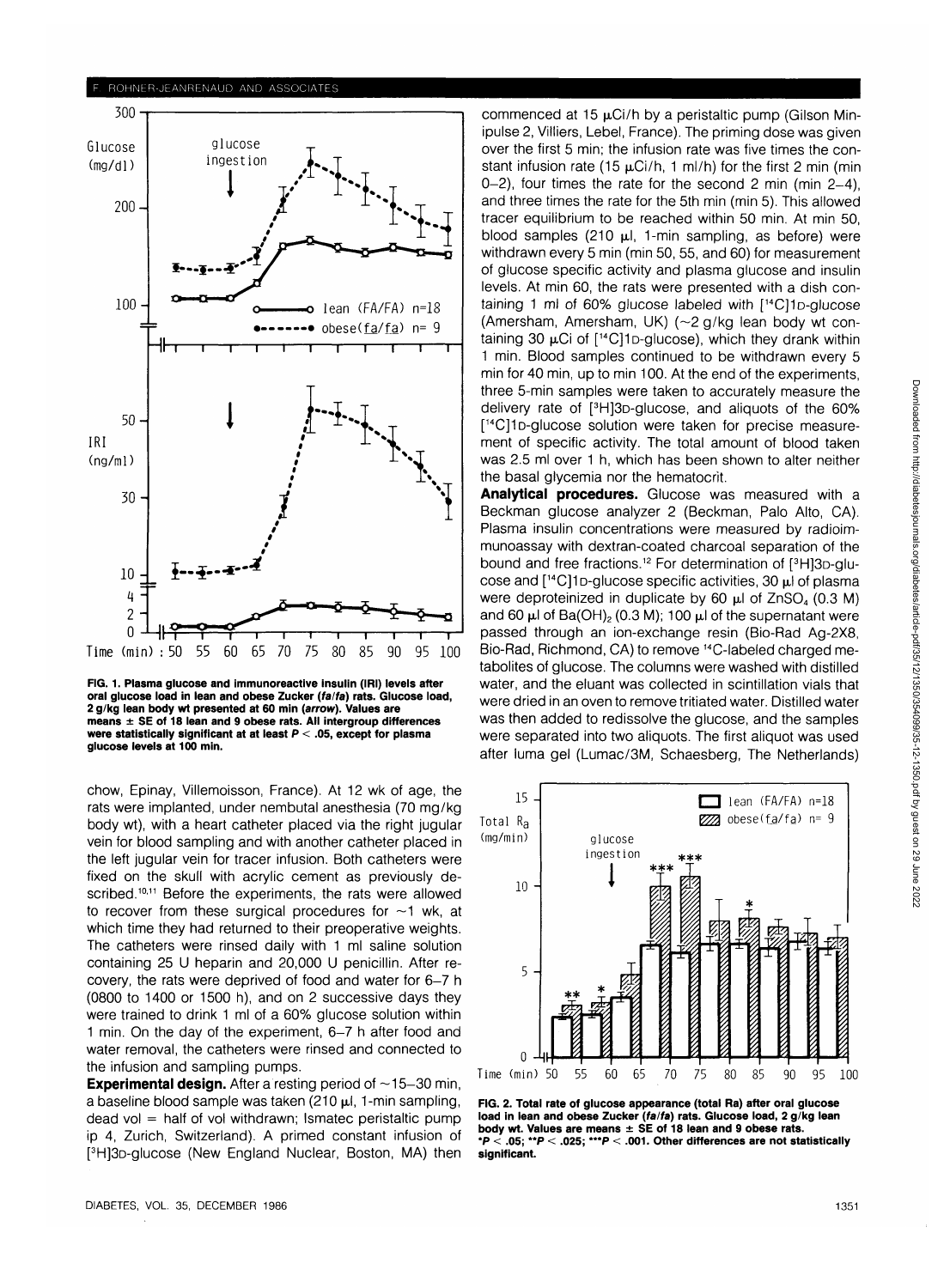### **MECHANISM OF ABNORMAL OGTT OF OBESE fa/fa RATS**



**FIG. 3. Gut-derived appearance rate of glucose (gut Ra) after oral glucose load in lean and obese Zucker (fa/fa) rats. Glucose load, 2 g/kg lean body wt. Values are means ± SE of 18 lean and 9 obese rats. Note scale is not same as in Fig. 2. \*P < .05. Other differences are not statistically significant.**

addition to count <sup>3</sup>H and <sup>14</sup>C with a two-channel liquid scintillation counter (1217 Rackbeta, LKB Wallac) with a duallabel-counting program that corrected for spillover. The second aliquot was used to determine the rate of randomization of <sup>14</sup>C from position 1 to other carbon positions of glucose (measurement of Cori cycle) by isolating the 14C carbon at position 6 and multiplying the counts obtained by a factor of four as previously described.<sup>13-15</sup>

**Calculations.** The Steele equation<sup>16</sup> was used to calculate the total rate of glucose appearance (total Ra) as well as the rate of glucose disappearance (Rd) from the [<sup>3</sup>H]3D-glucose specific activity. We have recently validated this equation in the rat and found that the optimal pool fraction (fraction of total glucose pool that is in rapidly mixing compartment) is 0.5. The specific activity of [<sup>14</sup>C]1D-glucose labeling the 1 ml of glucose ingested allowed, by transposition of the Steele equation, for the measurement of the rate of gut glucose absorption (gut Ra). The rate of hepatic glucose production (HGP) was calculated as the difference between the total rate of glucose appearance and the gut glucose absorption.<sup>17</sup> The metabolic clearance rate of glucose (MCRg) was calculated as the rate of glucose disappearance divided by glycemia.

**Statistical analysis.** The two-tailed Student's t test for unpaired data was used throughout the study.

## **RESULTS**

In a preliminary set of experiments, the basal rate of total glucose appearance measured over 50 min with [<sup>3</sup>H]3Dglucose infusion only was found to be constant as a function of time in both lean and obese rats, as was the glycemia [lean, Ra =  $2.59 \pm 0.12$  mg/min and glycemia =  $113 \pm 3$ mg/dl ( $N = 4$ ); obese, Ra = 3.22  $\pm$  0.19 mg/min and glycemia =  $136 \pm 2$  mg/dl (N = 4)]. Both parameters were statistically different in lean versus obese rats. (Ra,  $P < .05$ ; glycemia,  $P < .001$ ).

Figure 1 shows the evolution of plasma glucose and insulin levels before and after the 1 ml of 60% glucose ingestion in lean and obese rats. In the basal state and compared with lean animals, obese rats had a higher glycemia [obese, 139  $\pm$  4 mg/dl (N = 9); lean, 108  $\pm$  2 mg/dl (N = 18);  $P < .001$ ] and were hyperinsulinemic [obese,  $10.4 \pm 1.5$  ng/ ml (N = 9); lean,  $0.6 \pm 0.1$  ng/ml (N = 18); P < .001]. Furthermore, after glucose ingestion, obese rats reached much higher peaks of plasma glucose and insulin levels than did controls. However, although the lower glycemia of lean animals remained constant from its peak value up to the end of the test, the hyperglycemia of obese animals decreased, and glycemia was no longer statistically different from controls at the last experimental point. The total rate of glucose appearance (total Ra) in the two groups of animals is shown in Fig. 2. The total Ra was statistically higher in obese than in lean animals in the basal state as well as after the glucose ingestion, especially over the first 15 min after the glucose load. Figure 3 depicts the gut glucose absorption (gut Ra) as measured by [<sup>14</sup>C]1<sub>D</sub>-glucose appearance. In the basal state, gut Ra was shown to be 0 on the basis of additional experiments in which simultaneous portal and peripheral blood samples were withdrawn from lean and obese rats deprived of food and water for 6-7 h. The portal-peripheral glucose gradient was  $-5 \pm 3$  mg/dl ( $N = 4$ ) in lean rats and  $4 \pm 4$  mg/dl ( $N = 4$ ) in obese animals, indicating a lack of gut absorption in both groups. As can also be seen in Fig. 3, except for one time interval (70-75 min), gut Ra was the same in lean and obese rats over the whole experimental period. By subtracting the rate of gut glucose absorption from the total rate of glucose appearance, HGP could be calculated (Fig. 4). As shown for total Ra, basal HGP was



**FIG. 4. Hepatic glucose production (HGP) after oral glucose load in lean and obese Zucker (fa/fa) rats. Glucose load, 2 g/kg lean body wt. Values are means ± SE of 18 lean and 9 obese rats. Note scale is same as in Fig. 3.**

**\*P < .05; "P < .02; \*\*\*P < .005. Other differences are not statistically significant.**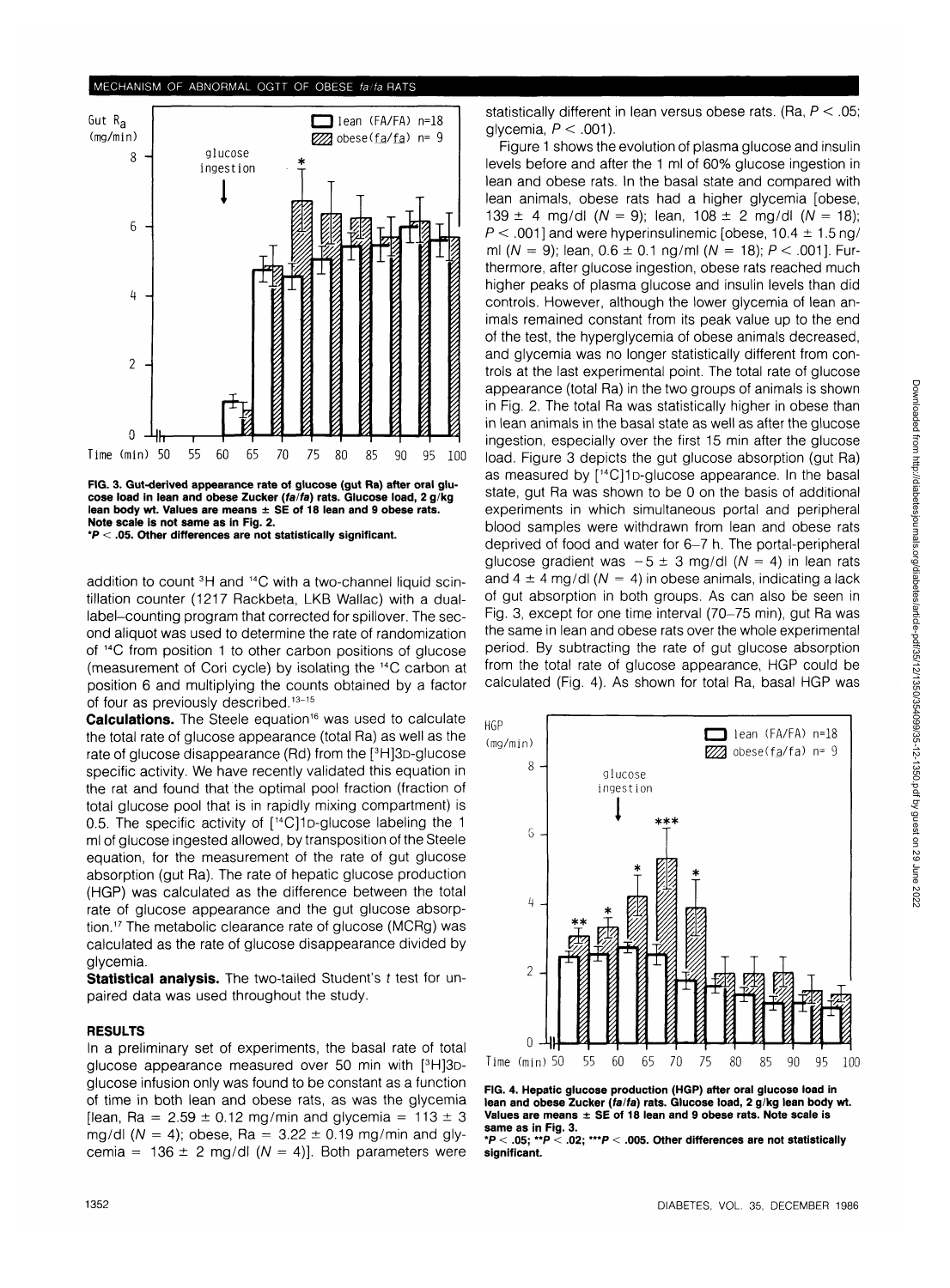15

ROHNER-JEANRENAUD AND ASSOCIATES



**FIG. 5. Rate of glucose disappearance (Rd) and metabolic clearance rate of glucose (MCRg) after oral glucose load in lean and obese {fa/ fa) rats. Glucose load, 2 g/kg lean body wt. Values are means ± SE of 18 lean and 9 obese rats.**

**\*P < .05; \*\*P < .02; \*"P < .005. Other differences are not statistically significant.**

significantly higher in obese than in lean rats. Moreover, although HGP of lean rats started to decrease during the first 15 min after the oral glucose load, that of obese animals showed a 70% increase during the same period (65-70 min); thereafter it was almost identical to that of the lean group through the end of the test. Figure 5 shows the rate of glucose utilization (Rd) as well as the metabolic clearance rate of glucose (MCRg), which partly corrects for the impact of glycemia (different in the 2 groups) on the actual glucose disposal. In the basal state, Rd of obese animals was higher than that of lean ones, although the difference was not marked. After the glucose meal, Rd of obese rats increased more than did that of lean rats, especially during the second half of the test. When expressed in terms of MCRg, however, the two groups of animals displayed identical curves, which increased as a function of time, due to the increase in insulin levels.

The percent glucose recycling via the Cori cycle, as measured by the presence of <sup>14</sup>C on position 6 (see MATERIALS AND METHODS) is shown in Table 1. The amount of glucose recycled was very small, always <10% of the total 14C counts. However, note that from the 25th min after the glucose ingestion (min 85) onward, the amount of glucose recycled was slightly higher in obese than in lean rats, although the difference reached statistical significance at only  $1P < .05$ .

TABLE 1

lean (FA/FA) n=18

Percent recycling after oral glucose load in lean and obese Zucker fa/fa rats

| Time (min)                                    |                                                                                                                                      | Recycling (%)                                                                                                                              |
|-----------------------------------------------|--------------------------------------------------------------------------------------------------------------------------------------|--------------------------------------------------------------------------------------------------------------------------------------------|
|                                               | Lean                                                                                                                                 | Obese                                                                                                                                      |
| 65<br>70<br>75<br>80<br>85<br>90<br>95<br>100 | $2.8 \pm 1.6$<br>$3.8 \pm 0.5$<br>$3.5 \pm 0.7$<br>$2.8 \pm 1.3$<br>$3.8 \pm 0.9$<br>$5.0 \pm 0.7$<br>$6.5 \pm 0.9$<br>$7.0 \pm 0.7$ | $2.7 \pm 2.7$<br>$3.7 \pm 1.9$<br>$3.7 \pm 0.7$<br>$5.3 \pm 0.7$<br>$7.7 \pm 1.5^*$<br>$7.7 \pm 0.9^*$<br>$9.0 \pm 1.0$<br>$9.7 \pm 0.9^*$ |

Results are calculated as percent <sup>14</sup>C counts recycled of total <sup>14</sup>C counts measured in each sample and expressed as means  $\pm$  SE of 4 lean and 4 obese rats.

 $*1P < .05$ .

Table 2 summarizes the data presented in Figs. 2-5 by expressing the areas under the curves for the first 15 min after glucose ingestion for the different parameters, i.e., total Ra, gut Ra, HGP, and Rd. As expected from the dynamic curves, total Ra of obese animals was higher than that of lean animals. This can be attributed to the increased HGP of obese rats because gut Ra was identical in both groups. The area under the curve of Rd, but not that of MCRg, was significantly higher in obese than in lean rats.

# **DISCUSSION**

lonescu et al.<sup>5</sup> found that genetically obese *fa/fa* rats are glucose intolerant when tested under physiological conditions in which conscious animals spontaneously drink a glucose solution. Our study was aimed at investigating the mechanism of this glucose intolerance. Two tracers were used to measure not only the total rate of glucose appearance and disappearance but also the rate of gut glucose absorption and HGP.<sup>16,17</sup> Our results show that the total rate of glucose appearance is enhanced in obese compared with lean animals. This abnormality is not due to an increased gut glucose absorption but to a lack of suppression and even a stimulation of HGP after the glucose load (see Table 2). Note that the basal HGP was higher in obese than in lean animals, which accounts for the basal hyperglycemia mea-

Areas under curves of total rate of glucose appearance (total Ra), gut-derived rate of glucose appearance (gut Ra), hepatic glucose production (HGP), and rate of glucose disappearance (Rd) after oral glucose load in lean and obese Zucker fa/fa rats (mg/15 min)

|                                                                                                                                                         | Total Ra* | Gut Rat | HGP± | Rd§ |
|---------------------------------------------------------------------------------------------------------------------------------------------------------|-----------|---------|------|-----|
| Lean (FA/FA) $83.9 \pm 3.4$ $52.0 \pm 4.2$ $33.0 \pm 2.5$ 61.4 $\pm 2.5$<br>Obese (fa/fa) $128.7 \pm 8.6$ 62.1 $\pm$ 7.2 67.2 $\pm$ 10.4 76.1 $\pm$ 5.3 |           |         |      |     |

Areas have been calculated over 15 min because peak glycemia occurs at 15 min. Values are means  $\pm$  SE of 18 lean and 9 obese rats.

 $*P < .001$  in lean vs. obese rats.

fDifference between lean and obese rats not statistically significant.  $\pm P < 0.005$  in lean vs. obese rats.

 $\S P < .02$  in lean vs. obese rats.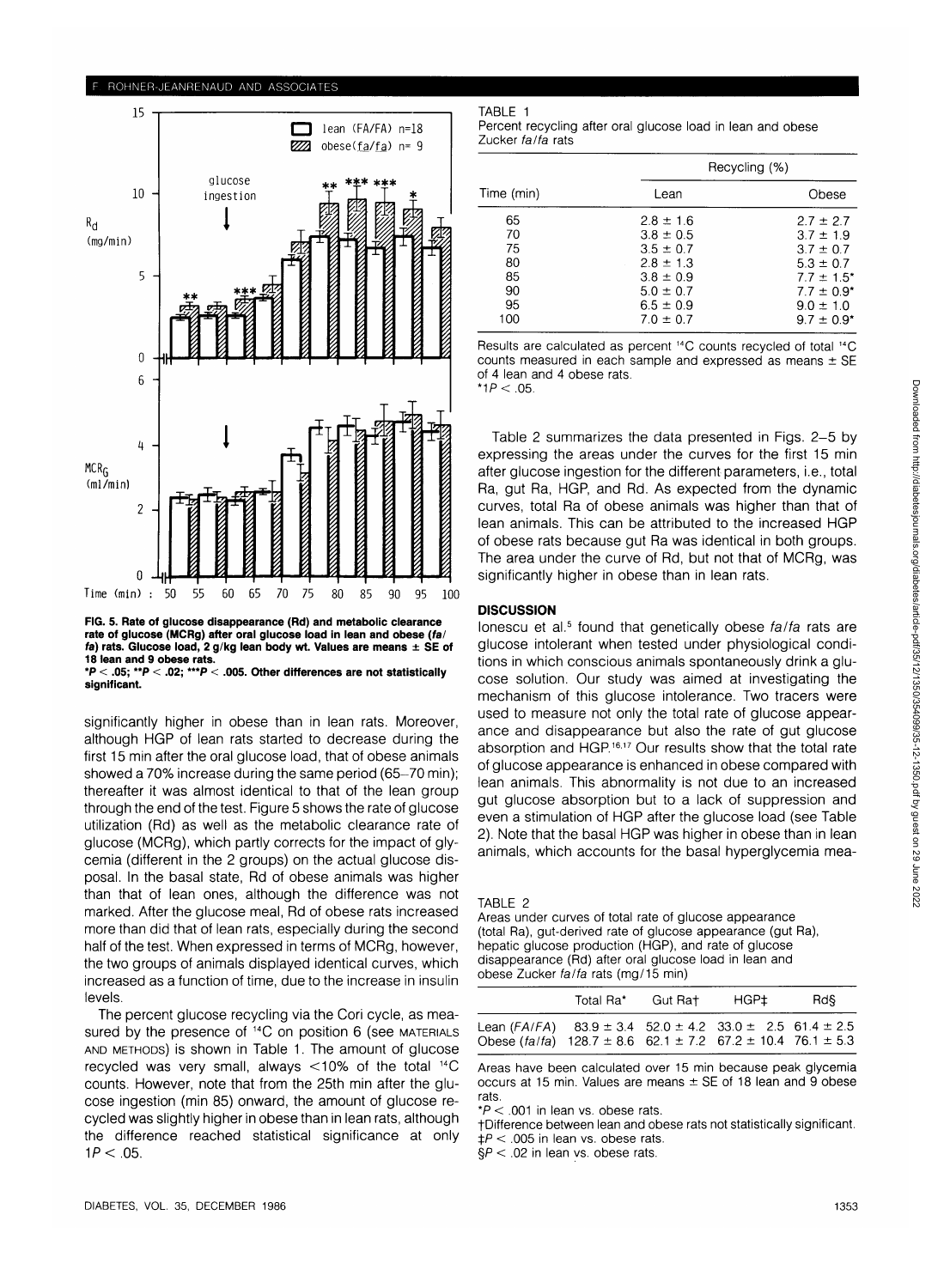### MECHANISM OF ABNORMAL OGTT OF OBESE fa fa RATS

sured in the obese group. The rate of glucose utilization by obese animals was increased when compared with controls, excluding this parameter from being even partly responsible for the glucose intolerance. This may seem surprising in view of the marked insulin resistance of adult obese animals that has been found to prevail in vitro in adipose tissue<sup>6</sup> and in various muscle preparations.<sup>7,8</sup> However, measurement of in vivo glucose metabolism (M) with the clamp technique by Terrettaz et al.<sup>9</sup> showed that M was the same in lean and obese rats, but at the cost of plasma insulin levels that were about four times higher in obese rats than in controls. This is precisely what happened in our study: the increased rate of glucose utilization in obese rats was achieved at the expense of much higher insulin as well as glucose levels. Thus, although in vitro or in vivo studies with the clamp technique are able to demonstrate intrinsic defect(s) of glucose metabolism, in vivo studies as close to physiological situations as in our study clearly suggest that the defect of glucose utilization may have little impact on actual glucose intolerance because it is compensated for by high plasma insulin and glucose levels. It should be stressed that the increased rate of glucose disappearance in obese rats, compared with that in lean ones, became significant at a time when both glycemia and insulinemia had reached their highest values.

The Cori cycle, involving glucose metabolism and gluconeogenesis, was low in both lean and obese rats over the 40-min experimental period. This agrees with other studies showing that glucose recycling is almost negligible in humans.<sup>18</sup> However, the amount of glucose recycled is slightly higher in obese compared with lean animals, especially over the second half of the test. This may be correlated with their elevated rate of glucose disappearance and with an increased rate of gluconeogenesis, as previously hypothetized.<sup>19</sup>

Thus, the glucose intolerance of obese fa/fa rats is due to a high basal HGP, which is even further stimulated after a glucose meal.

Note that HGP in lean rats was not suppressed by >38% over the 40-min experimental period. However, in other studies in which HGP was measured after glucose ingestion, it was observed that this process was completely suppressed by the 60th min after the glucose load.<sup>18,20</sup> Therefore a more complete suppression of HGP may have occurred in lean rats, if we had prolonged the experiment. Moreover, the animals were studied after 6-7 h of food deprivation, at which time they still had glycogen in their livers.<sup>21</sup> In addition, under these conditions, it has been found that the peripheral glucagon levels were slightly stimulated in lean rats at 5 min and then remained constant at their basal levels through the end of the test (F. Rohner-Jeanrenaud, unpublished observations). Therefore, minimal increases of portal glucagon levels after the glucose load acting on the liver may partly explain why HGP was not suppressed by more than  $\sim$ 40%.

The mechanism underlying the actual stimulation of HGP in obese rats after an oral glucose load is unknown at present. Interestingly, this defect of HGP is similar to that found in type II diabetes in humans.<sup>22</sup> A lack of suppression or even a stimulation of glucagon secretion after the sugar ingestion could be one of the causes. This possibility should be explored by measuring portal glucagon levels, a technically difficult task in freely moving rats. Other counterregulatory hormones such as glucocorticoids or catecholamines could also play a role in the stimulation of HGP in obese fa/fa rats because their control is reportedly abnormal in several animal models of obesity.<sup>19</sup> Finally, this defect could be directly or indirectly mediated via the autonomic nervous system, whose modulation is known to be altered in obese compared with lean rats.<sup>23</sup>

# **ACKNOWLEDGMENTS**

We acknowledge the expert technical assistance of Catherine Camenzind and thank Christiane McVeigh for typing this manuscript.

This work was supported by Grants 3.851.083 and 3.822.086 of the Swiss National Science Foundation and by a grant-in-aid of Nestle S.A.

J.P. holds a National Health and Medical Research Council (Australia) Neil Hamilton Fairley Fellowship.

#### **REFERENCES**

<sup>1</sup> Zucker, L. M,. and Zucker, T. F.: Fatty, a new mutation in the rat. J.

Hered. 1961; 52:275-78. <sup>2</sup> Bray, G. A.: The Zucker-fatty rat: a review. Fed. Proc. 1977; 36:148- 53. <sup>3</sup>

<sup>3</sup> Herberg, L., and Coleman, D. L.: Laboratory animals exhibiting obes-<br>ity and diabetes syndrome. Metabolism 1977: 26:59-99.

ity and diabetes syndrome. Metabolism 1977; 26:59–99.<br>4 Crettaz, M., Horton, E. S., Wardzala, L. J., Horton, E. D., and Jean-<br>renaud, B.: Physical training of Zucker rats: lack of alleviation of muscle insulin resistance. Am. J. Physiol. 1983; 244:E414-20. <sup>5</sup>

 lonescu, E., Sauter, J. F, and Jeanrenaud, B.: Abnormal oral glucose tolerance in genetically obese (fa/fa) rats. Am. J. Physiol. 1985; 248:E500-506.

6 Cushman, S. W., Zarnovski, M. J., Franzusoff, A. J., and Salans, L. B.: Alterations in glucose metabolism and its stimulation by insulin in isolated adipose cells during the development of genetic obesity in the Zucker fatty rat. Metabolism 1978; 27:1930-40

 Kemmer, F W., Berger, M., Herberg, L, Gries, F A., Wirdeyer, A., and Becker, K.: Glucose metabolism in perfused skeletal muscle. Demonstration of insulin resistance in the obese Zucker rats. Biochem. J. 1979; 178:733-41.

8 Crettaz, M., Prentki, M., Zaninetti, D., and Jeanrenaud, B.: Insulin resistance in soleus muscle from obese Zucker rats. Biochem. J. 1980; 186.525-34. <sup>9</sup>

<sup>9</sup> Terrettaz, J., and Jeanrenaud, B.: In vivo hepatic and peripheral insulin resistance in genetically obese (fa/fa) rats. Endocrinology 1983;<br>112:1346-51.

<sup>10</sup> Steffens, A. B.: A method for frequent sampling of blood and continuous infusion of fluids in the rat without disturbing the animal. Physiol. Behav. 1969; 4:833-36.

11 Berthoud, H. R., Trimble, E. R., Siegel, E. G., Bereiter, D. A., and Jeanrenaud, B.: Cephalic-phase insulin secretion in normal and pancreatic islet-transplanted rats. Am. J. Physiol. 1980; 238:E336-40.

<sup>12</sup> Herbert, V., Lau, K. S., Gottlieb, C. W., and Bleicher, S. J.: Coated charcoal immunoassay of insulin. J. Clin. Endocrinol. Metab. 1965; 25:1375- 84.

<sup>13</sup> Dunn, D. F., Friedmann, B., Maass, A. R., Reichard, G. A., and Weinhouse, S.: Effects of insulin on blood glucose entry and removal rates in normal dogs. J. Biol. Chem. 1957; 225:225-37. <sup>14</sup>

<sup>14</sup> Reichard, G. A., Jr., Moury, N. F., Jr., Hochella, N. J., Patterson,<br>A. L., and Weinhouse, S.: Quantitative estimation of the Cori cycle in the human. J. Biol. Chem. 1963; 238:495-501.

15 Forbath, N., and Hetenyi, B., Jr.: Metabolic interrelations of glucose and lactate in unanaesthetized normal and diabetic dogs. Can. J. Physiol. Pharmacol. 1970; 48:115-22.

<sup>16</sup> Steele, R.: Influences of glucose loading and of injected insulin on hepatic glucose output. Ann. NY Acad. Sci. 1959; 82:420-30.

 Steele, R., Bjerknes, C, Isbel Rathgeb, B. A., and Altszuler, N.: Glucose uptake and production during the oral glucose tolerance test. Diabetes 1968; 17:415-21

<sup>18</sup> Ferrannini, E., Bjorkman, O., Reichard, G. A., Jr., Pilo, A., Olsson, M., Wahren, J., and DeFronzo, R. A.: The disposal of an oral glucose load in healthy subjects. Diabetes 1985; 34:580–88.<br><sup>19</sup> Jeanrenaud, B., Halimi, S., and van de Werve, G.: Neuro-endocrine

disorders seen as triggers of the triad: obesity—insulin resistance—abnormal glucose tolerance. Diabetes Metab. Rev. 1985; 1:261-91.

Pilo, A., Ferrannini, E., Biorkman, O, Wahren, J., Reichard, G. A.,